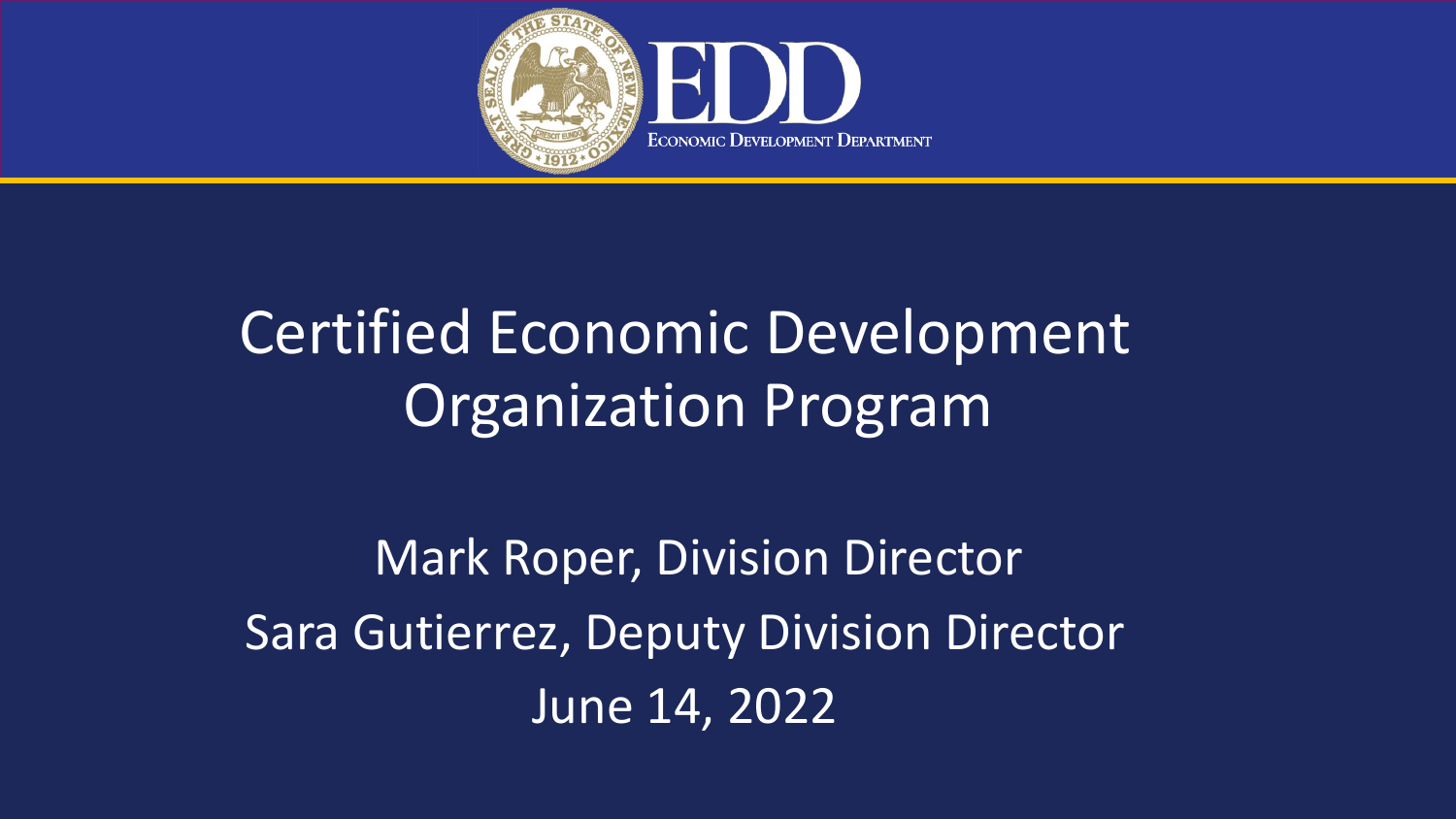# EDD Overview



The mission of the New Mexico Economic Development Department is to *Improve the lives of New Mexico families by increasing economic opportunities and providing a place for businesses to thrive.*

*Cabinet Secretary Alicia J. Keyes, Deputy Cabinet Secretary Jon Clark, Mark Roper Economic Development Division Director*

#### Divisions include:

- Economic Development
	-
	- MainStreet
	- Science and Technology
	- International trade
	- Job Training Incentive Program (JTIP)
- [Film](https://nmfilm.com/)
- [Outdoor Rec](https://www.nmoutside.com/)
- NM Border Authority
- Office of Military Base Planning
- Spaceport Authority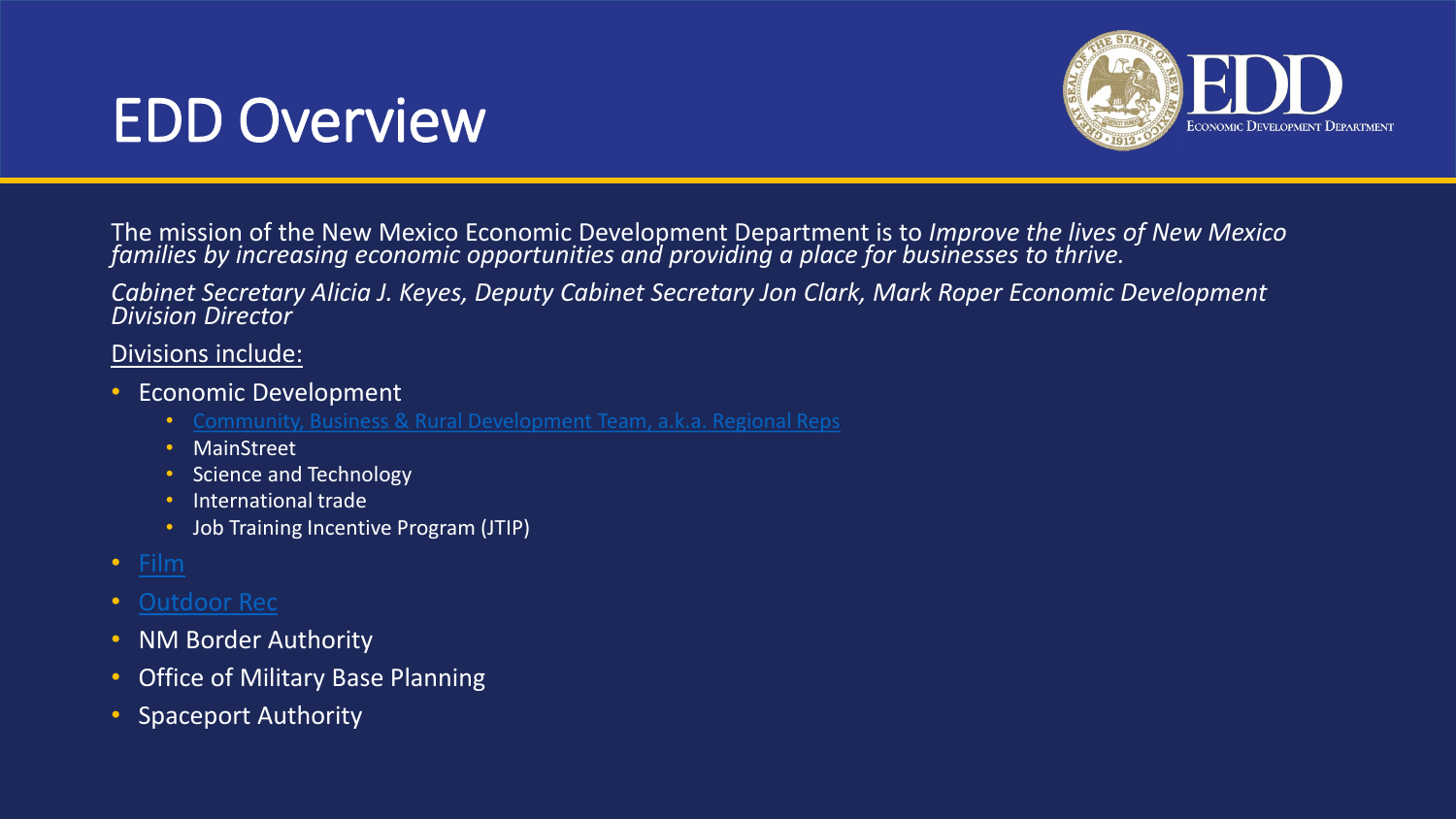# [EDD Regional Reps](https://gonm.biz/community-development/)



UNION CO.

QUAY  $CO<sub>2</sub>$ 

**CURRY** 

**ROOSEVELT**  $CO.$ 

ING CO.

| $\mathbf{1}$   | Lorraine<br>Ruggles                                                                  | Bernalillo<br>Lorrainel.Ruggles@state.nm.us<br>505.490.7662                                   | <b>TAOS</b><br>COLFAX CO.<br>RIO ARRIBA CO.<br>CO <sub>2</sub><br>SAN JUAN CO.                                                  |
|----------------|--------------------------------------------------------------------------------------|-----------------------------------------------------------------------------------------------|---------------------------------------------------------------------------------------------------------------------------------|
| $\overline{2}$ | Peter Mitchell                                                                       | Santa Fe<br>Peter.Mitchell@state.nm.us<br>505.570.7796                                        | LOS ALAMOS CO<br>MORA CO.<br><b>HAR</b><br>SANTA<br>FE.<br>MCKINLEY CO.<br>SANDOVAL<br>CO.<br>CO.<br>SANTA FE<br>SAN MIGUEL CO. |
| 3              | Albuquerque - Tribal Liaison<br>Max.Gruner@state.nm.us<br>Max Gruner<br>505.412.5036 | ALBUQUERQI<br>CIBOLA CO.<br><b>GUADALUPE</b><br>CO.<br>R<br><b>TORRANCE</b><br>DE BACA<br>CO. |                                                                                                                                 |
| $\overline{4}$ | Tim Hagaman                                                                          | Mora - Tribal Liaison<br>Tim.Hagaman@state.nm.us<br>505.862.2322                              | SOCORRO CO.<br><b>CATRON CO.</b><br>LINCOLN CO.<br><b>CHAVES C</b><br>SIERRA CO.                                                |
| 5              | Louise<br>Marquez                                                                    | Las Cruces<br>Louise.Marquez2@state.nm.us<br>575.430.1232                                     | <b>GRANT CO.</b><br>OTERO CO.<br>EDDY CO.<br><b>DONA ANA</b><br>CO.                                                             |
| 6              | <b>Susie Russell</b>                                                                 | Roswell<br>SusanL.Russell@state.nm.us<br>575.626.6653                                         | LUNA CO.<br><b>LAS CRUCES</b><br><b>HIDALGO</b><br>CO.                                                                          |

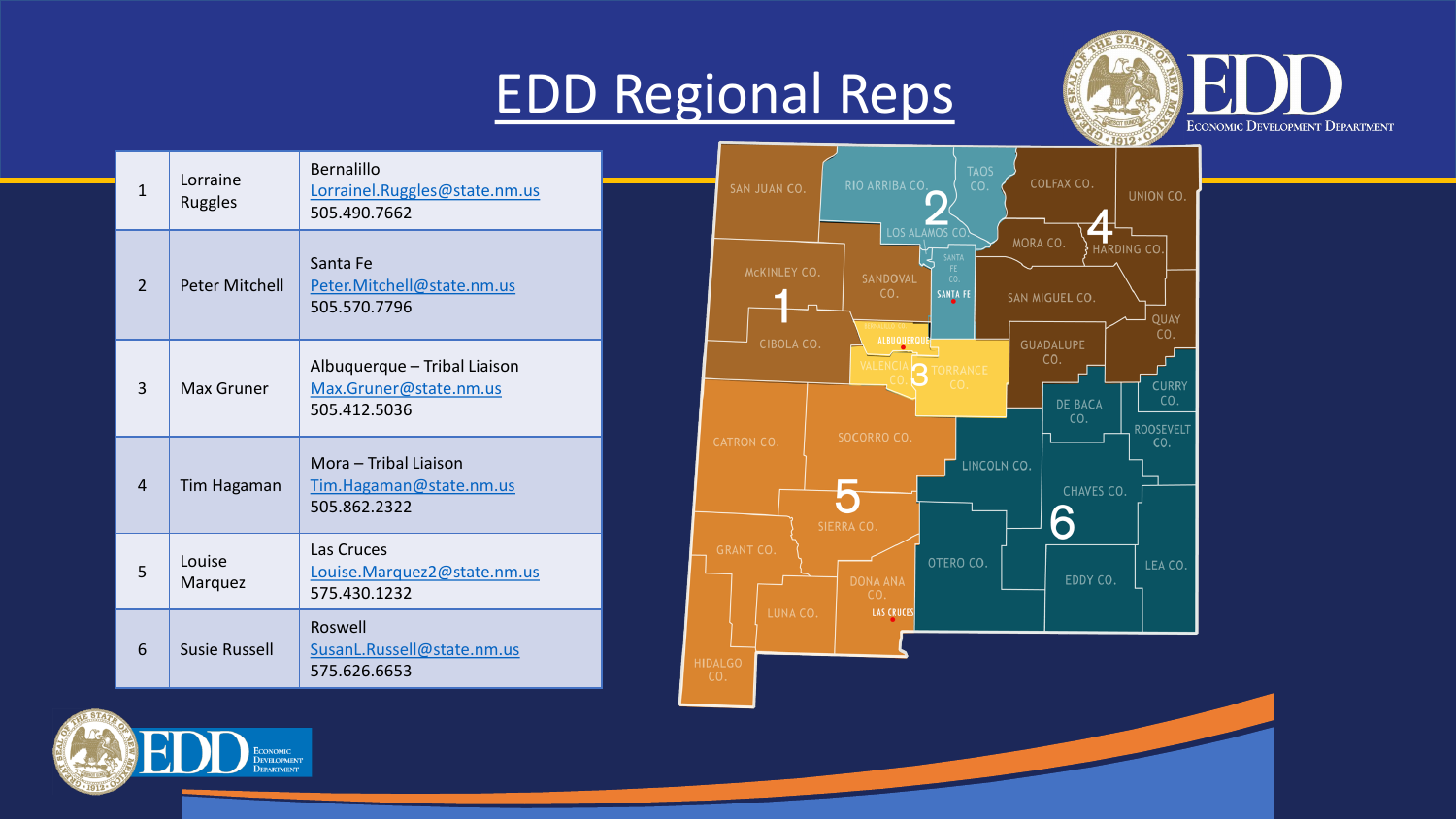# Economic Development Division Programs

- **E** Certified EDO Program
- **<u>■ [LEADS](https://edd.newmexico.gov/community-development/leads/)</u>**
- **Exercise Expression Exercise 2 Figure 2 Focal Economic Development Act**
- **· [Job Training Incentive Program](https://edd.newmexico.gov/business-development/edd-programs-for-business/job-training-incentive-program/)**
- **E** [New Mexico MainStreet](https://www.nmmainstreet.org/)
	- [Capital Outlay](https://www.nmmainstreet.org/nmms/programs/public-infrastructure/)
- **[Opportunity Zones](https://nmfundit.org/opportunity-zones/)**
- **E** [Business Finance Finder](https://www.nmfinancefinder.com/)
- **[Rural Efficient Business Program](https://edd.newmexico.gov/business-development/edd-programs-for-business/finance-development/rural-efficient-business-program/)**

▪ [FUNDIT](https://nmfundit.org/)



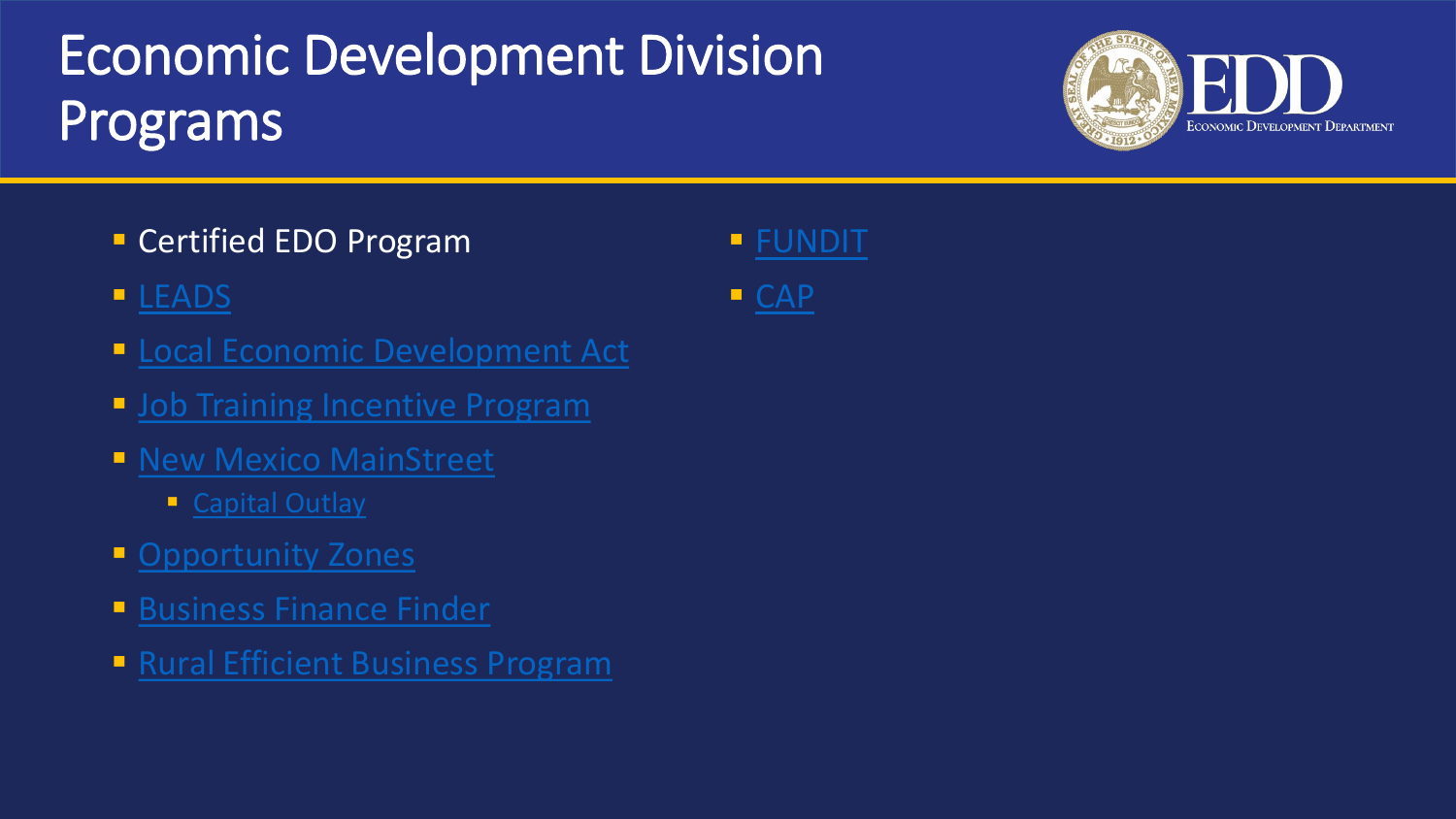

## Introduction:

■ Recognizes its partner Economic Development Organizations (EDO) that provide a high level of professional service to their communities.

■ EDD supports local EDOs to build capacity within their organizations so that they are able to provide Economic Development services and support to their communities.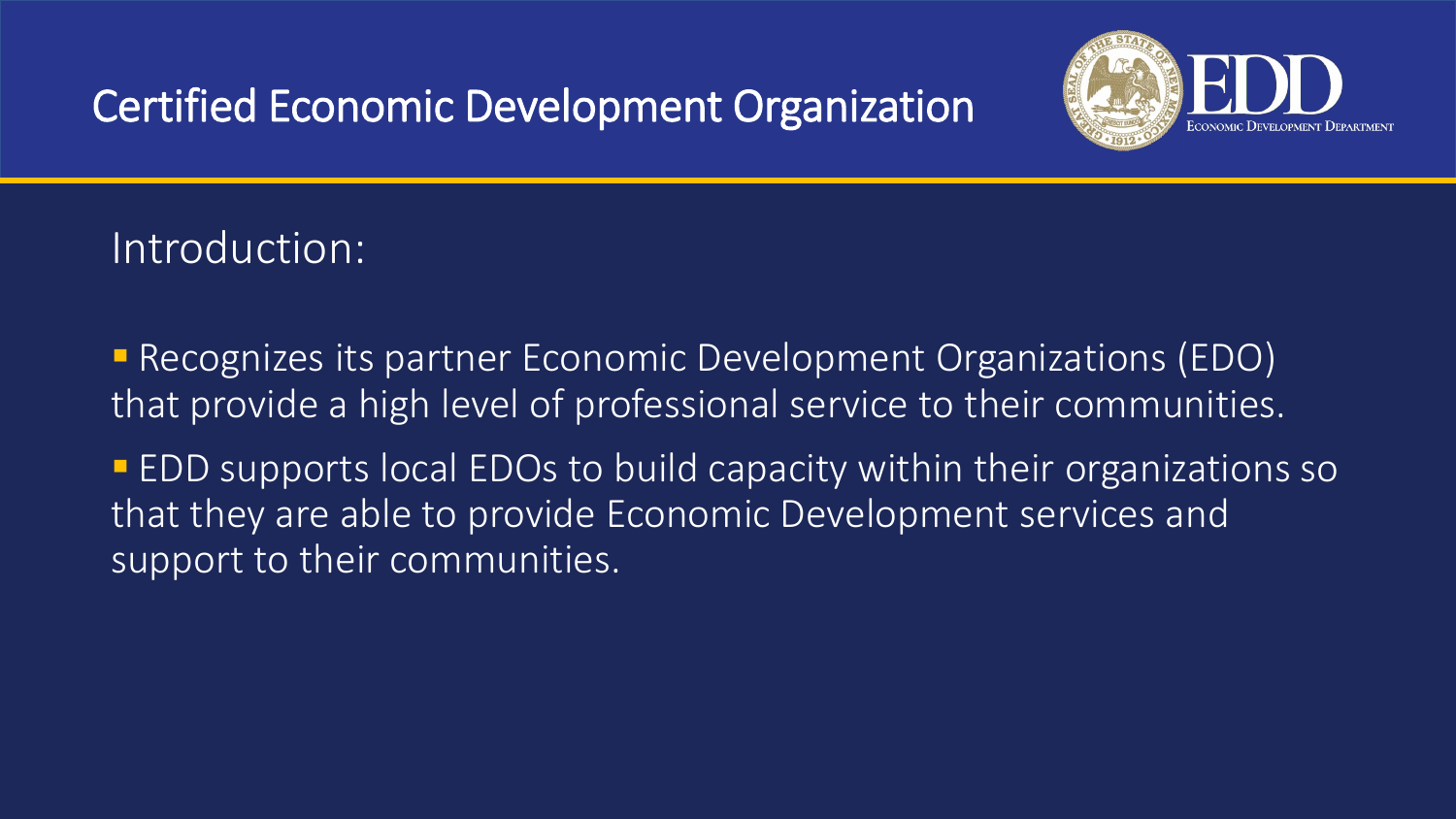

#### Program Objectives:

- **E** Recognize excellence in local economic development organizations
- **Heighten the visibility of the economic development process in New** Mexico
- **Build capacity for economic development among organizations**
- **Encourage professional development for New Mexico's economic** developers
- Facilitate the recruitment, retention, expansion, and creation of economic-base jobs throughout New Mexico
- **Establish a stable, diversified economy that will improve the quality of** life for New Mexicans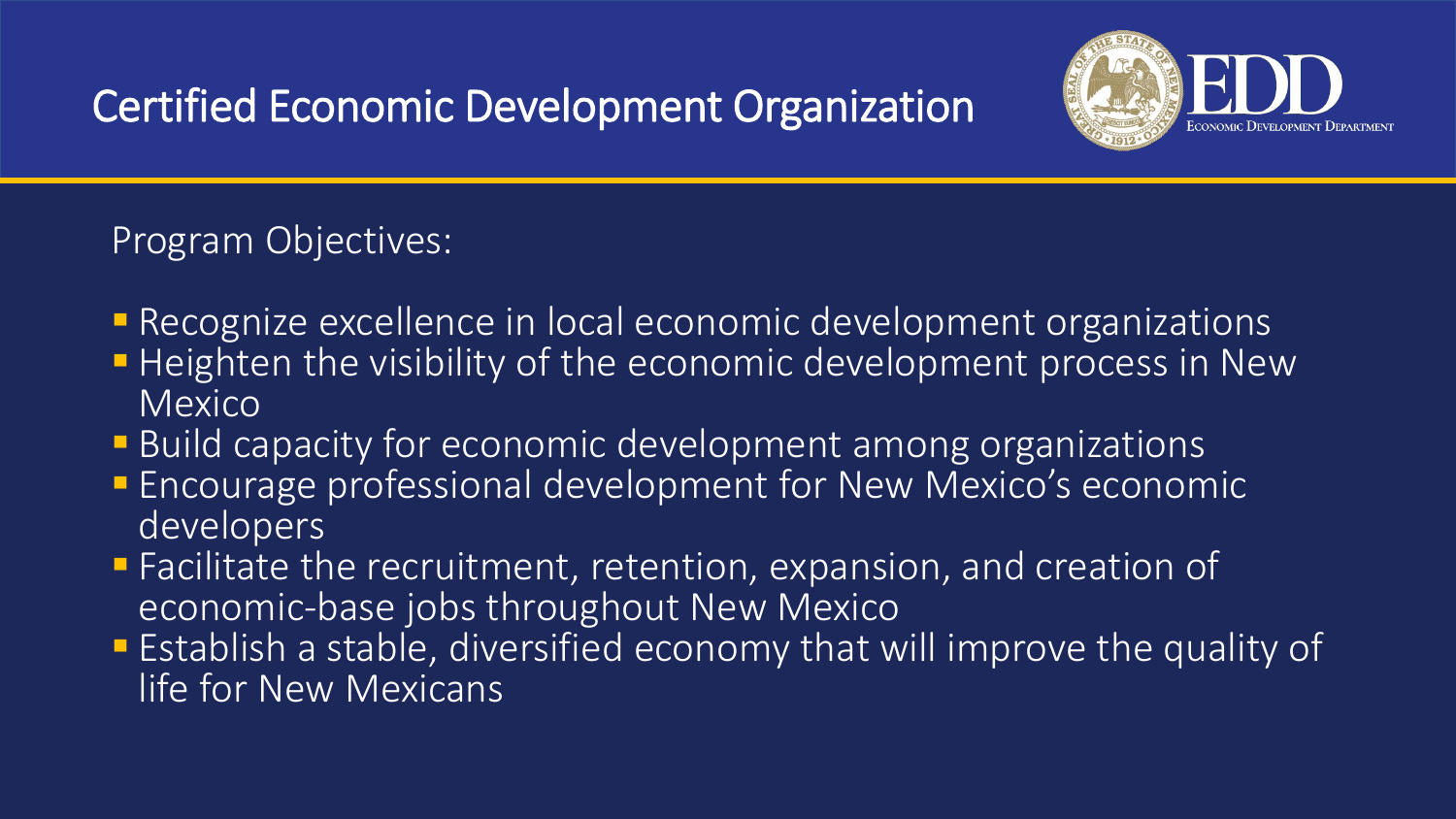

#### Eligibility:

■ New Mexican not for profit organizations that are public-private partnerships with the primary purpose of developing the economic base in their community are eligible to apply to become a NM EDD Certified EDO.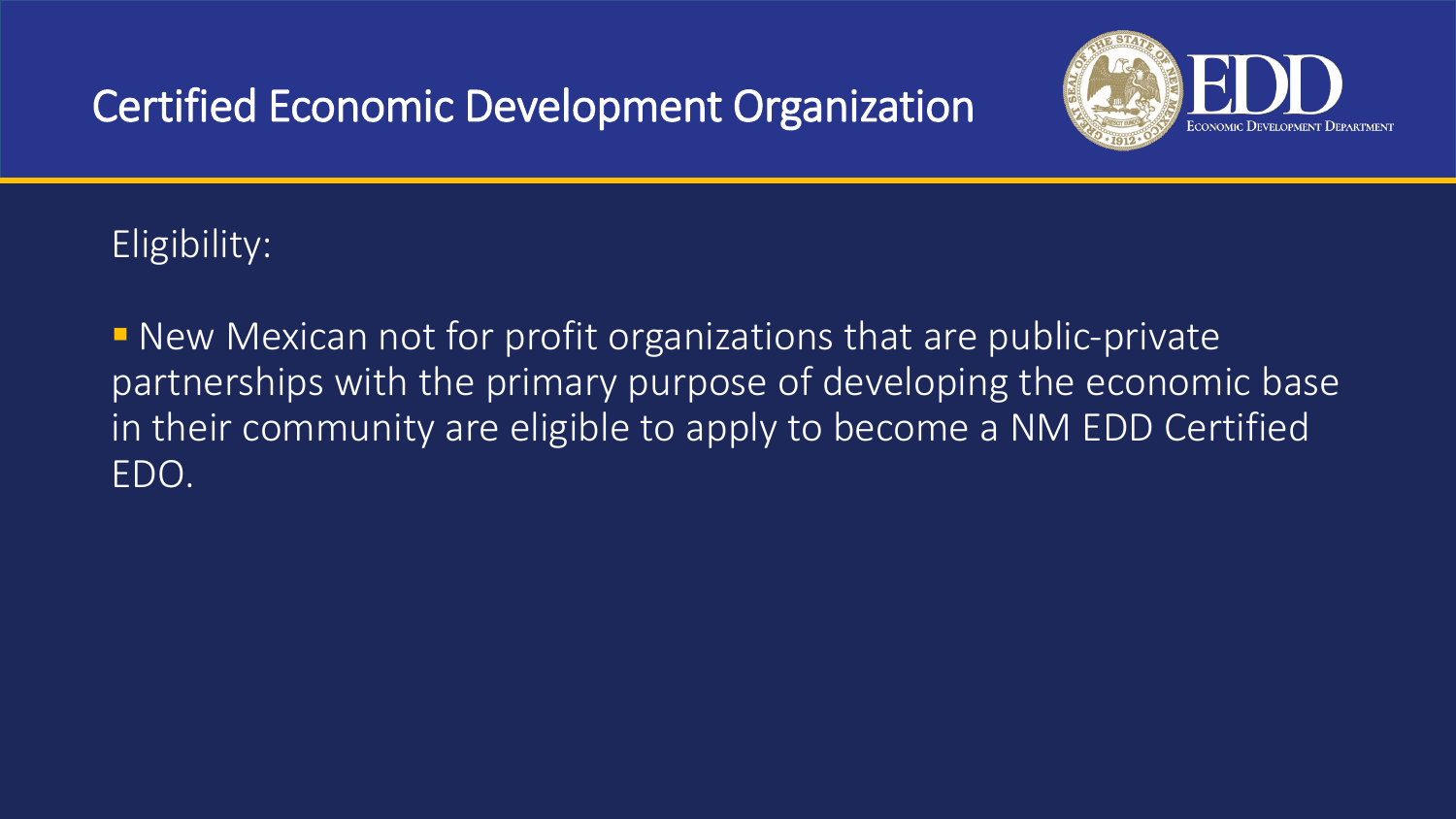

#### Documentation:

- **Mission and goals statement**
- **E** Most recent annual report
- $\blacksquare$  Strategic plan
- **E** Marketing plan
- **E** Business Retention program
- **E** Recruitment Response program
- Review of three to five of your most successful projects over the past two years
- **E** Articles of incorporation and bylaws
- **Proof of non-profit status**
- **Organizational chart and job descriptions** of employees
- **Roster and position descriptions of officers**
- **E** Minutes of last four Board of Directors meetings
- **E** Annual budget for current year and previous year
- **E** Most recent audited financial statement or equivalent financial disclosure
- **E** Resumes for executive staff
- **E** Membership list and criteria
- **E** Additional information
- **Examples of marketing materials currently in use**
- Copies of organizational newsletters from the preceding year
- **EX Copies of press releases issued within the past** year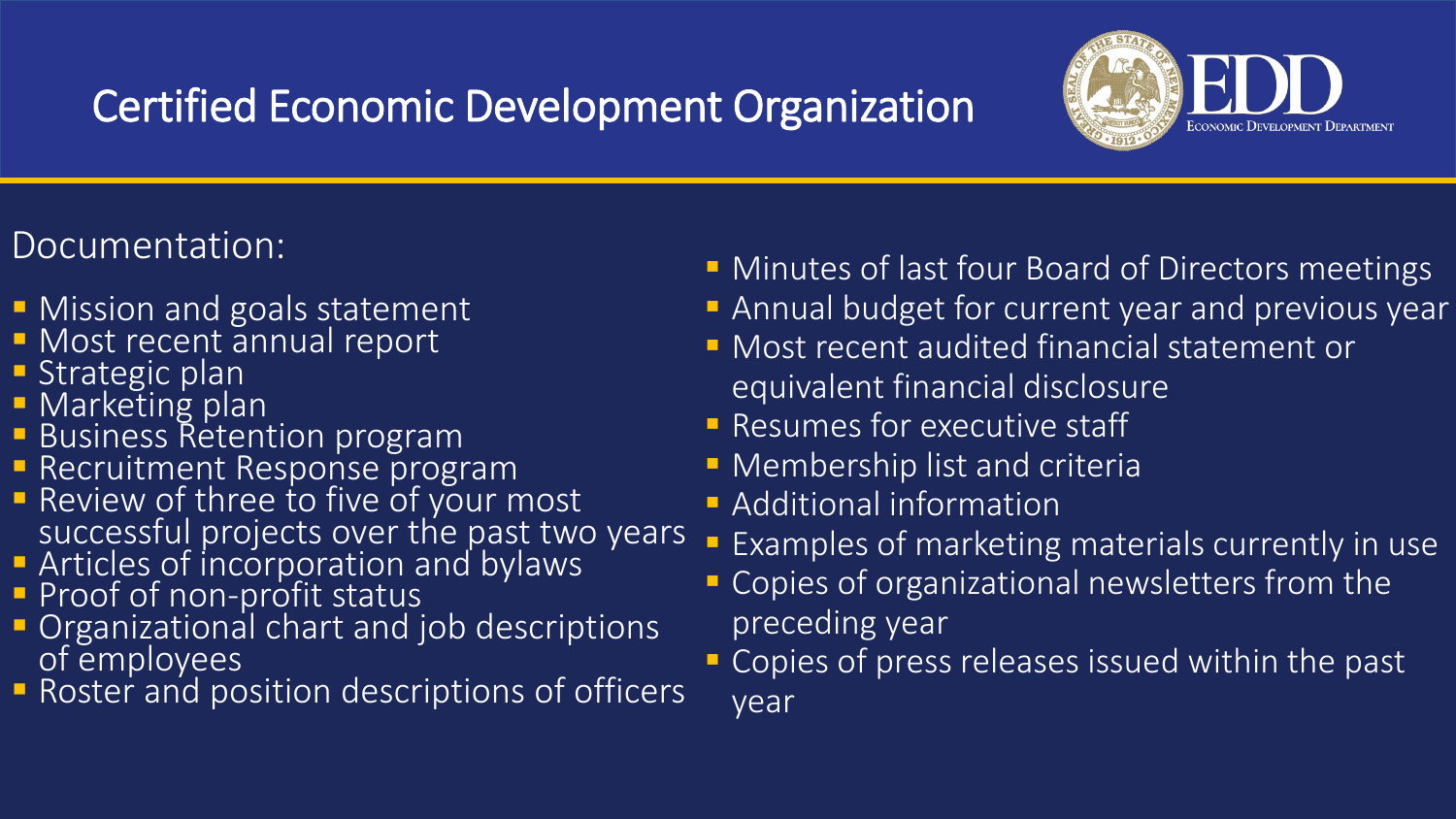

## Elements of Site Visit:

- **Business Environment**
- Staffing
- **Leadership**
- *<u>Direction</u>* and Vision
- **E** Community
- ▪Financial Resources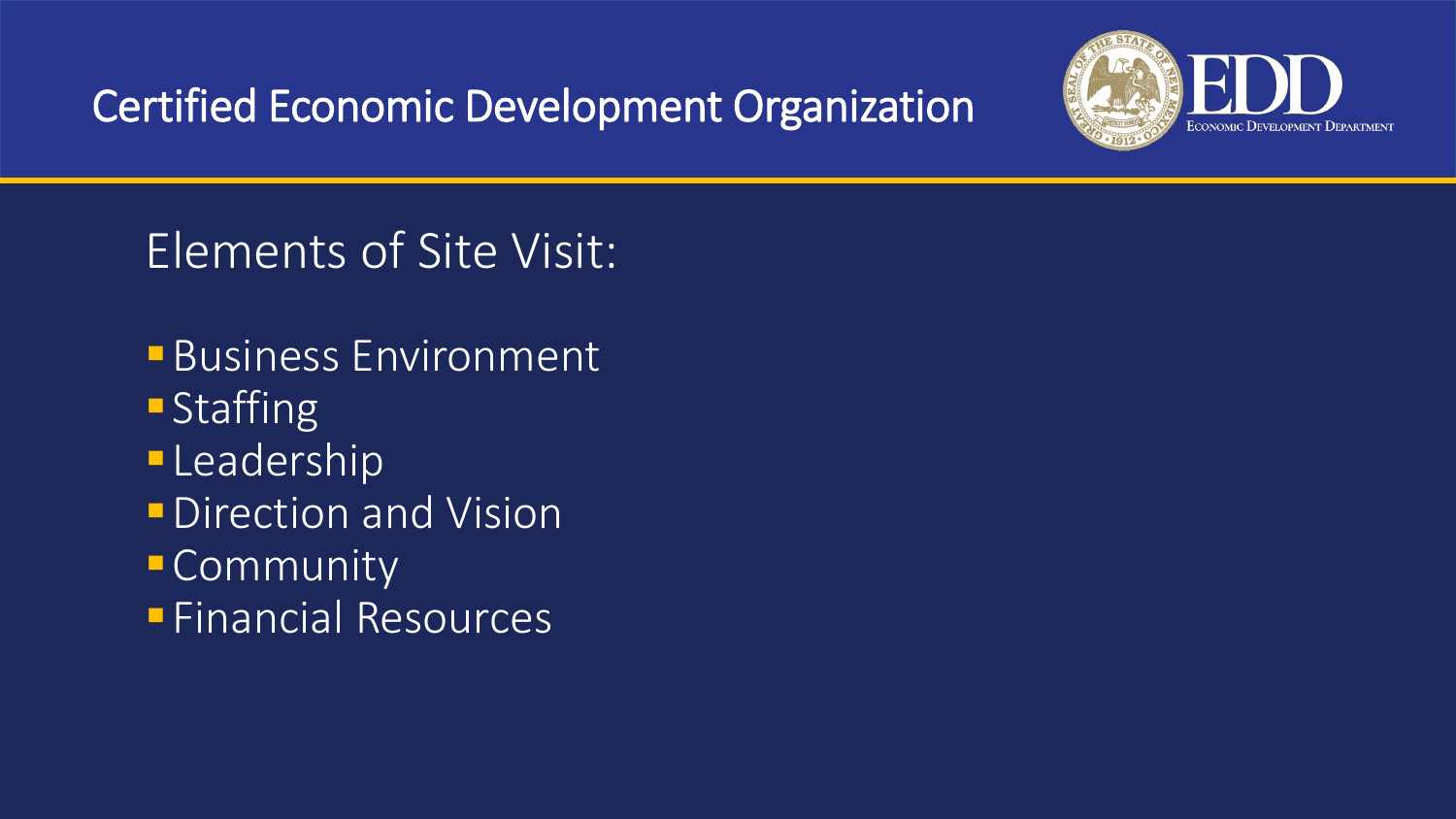

Stakeholder interviews with at least 5 representatives from the following:

- **Recently assisted business**
- **Typical development ally**
- **Industrial/commercial real estate professional**
- **ELocal/regional financial institution**
- **Local government elected officials**
- **ELocal government administration or planning agency**
- **Representative of local/regional utility**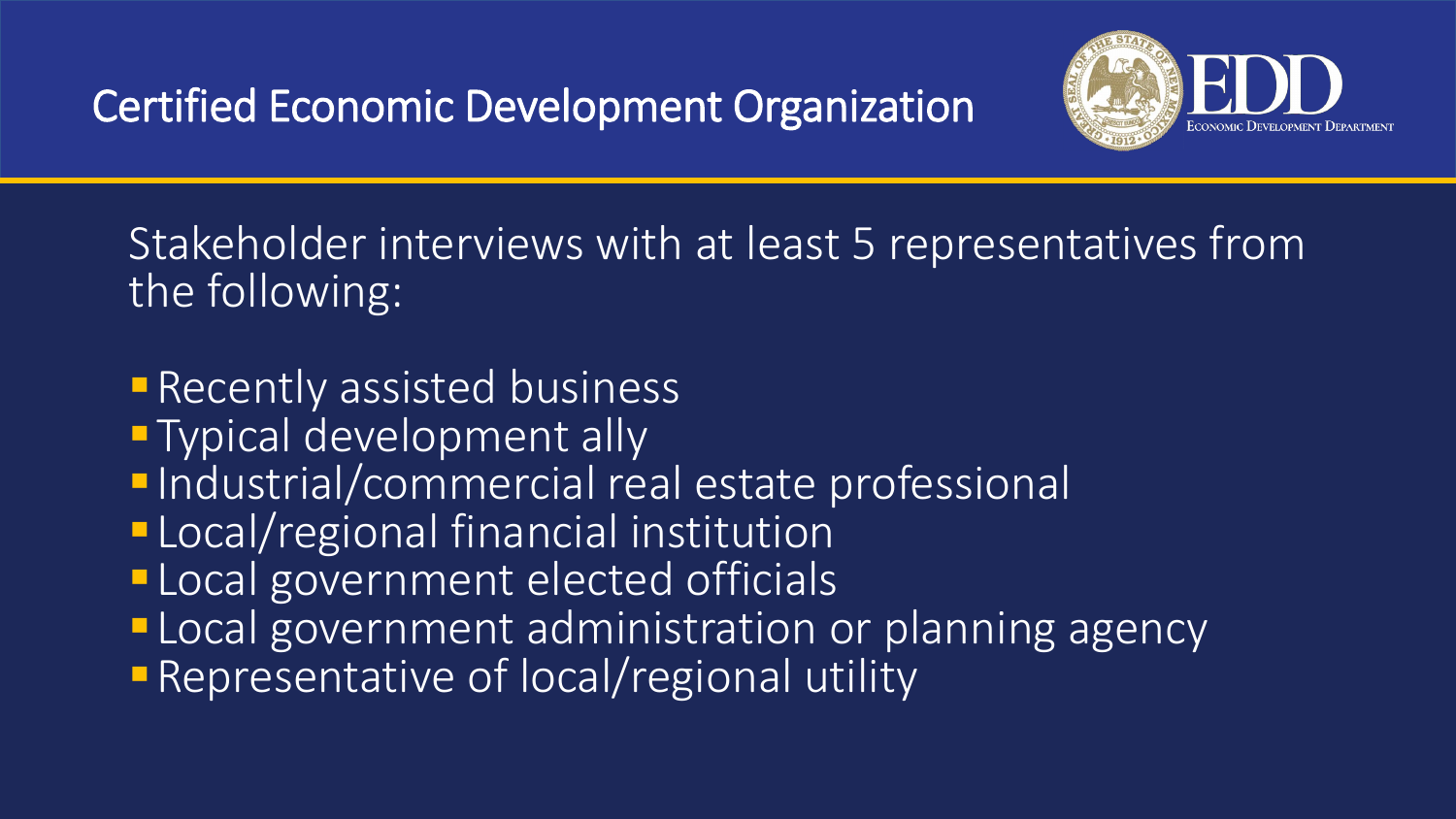

## Funds may be used for:

- **I** Marketing Events (Trade Shows & Sales Missions)
	- **Booth Rental, Travel Expenses**
- **Additional Staff costs over and above (1) full-time** position

# **Advertising costs**

**E** Actual ad placement or time purchased. (Not for printing, web design, or production costs)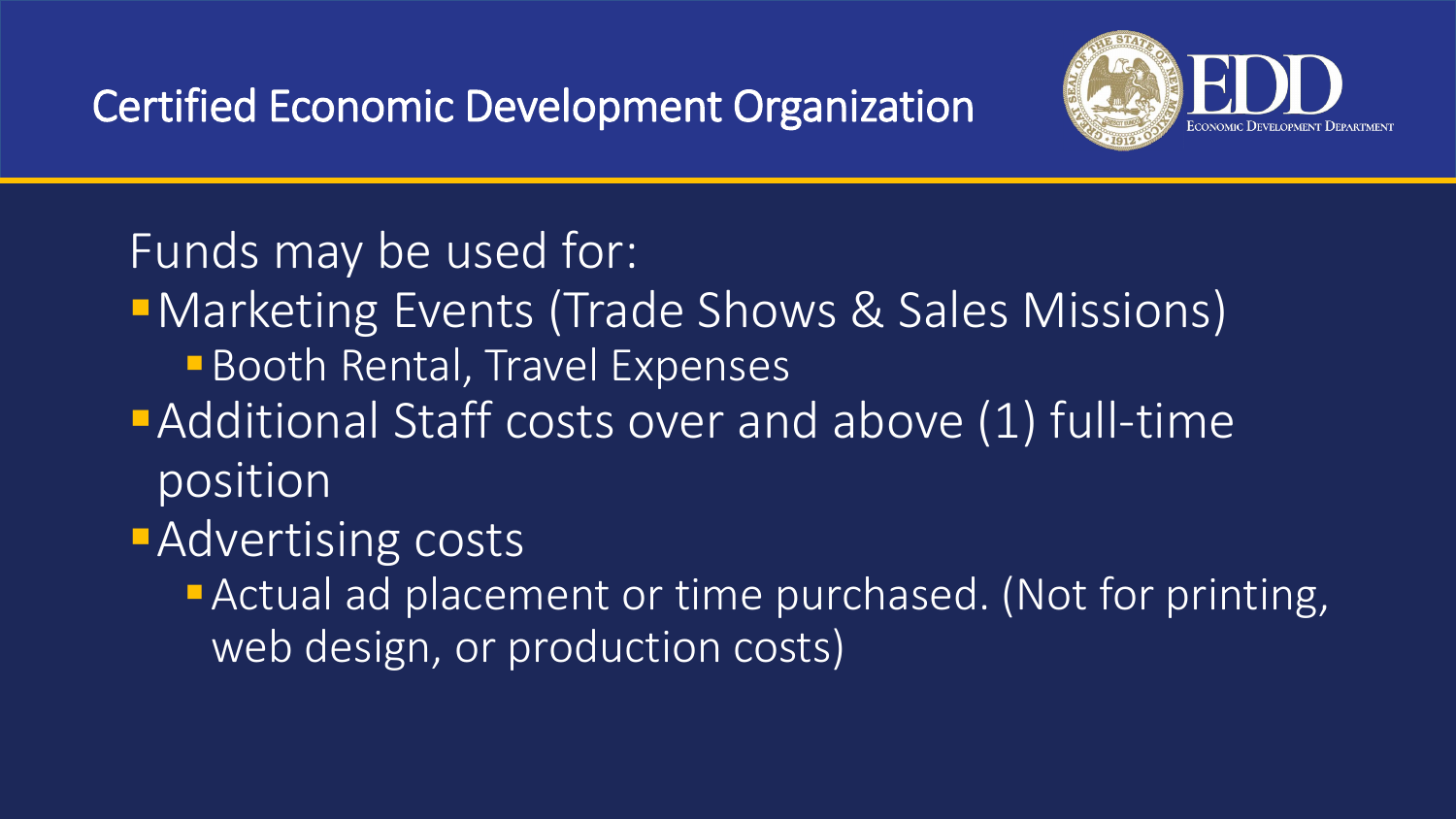

Recertification:

- **EDOs that do not experience any significant organizational** changes may request recertification
- **E** Recertification requires participation in at least 5 professional development events by the organization's leadership
- **-2-year grant with renewable up to 10 years**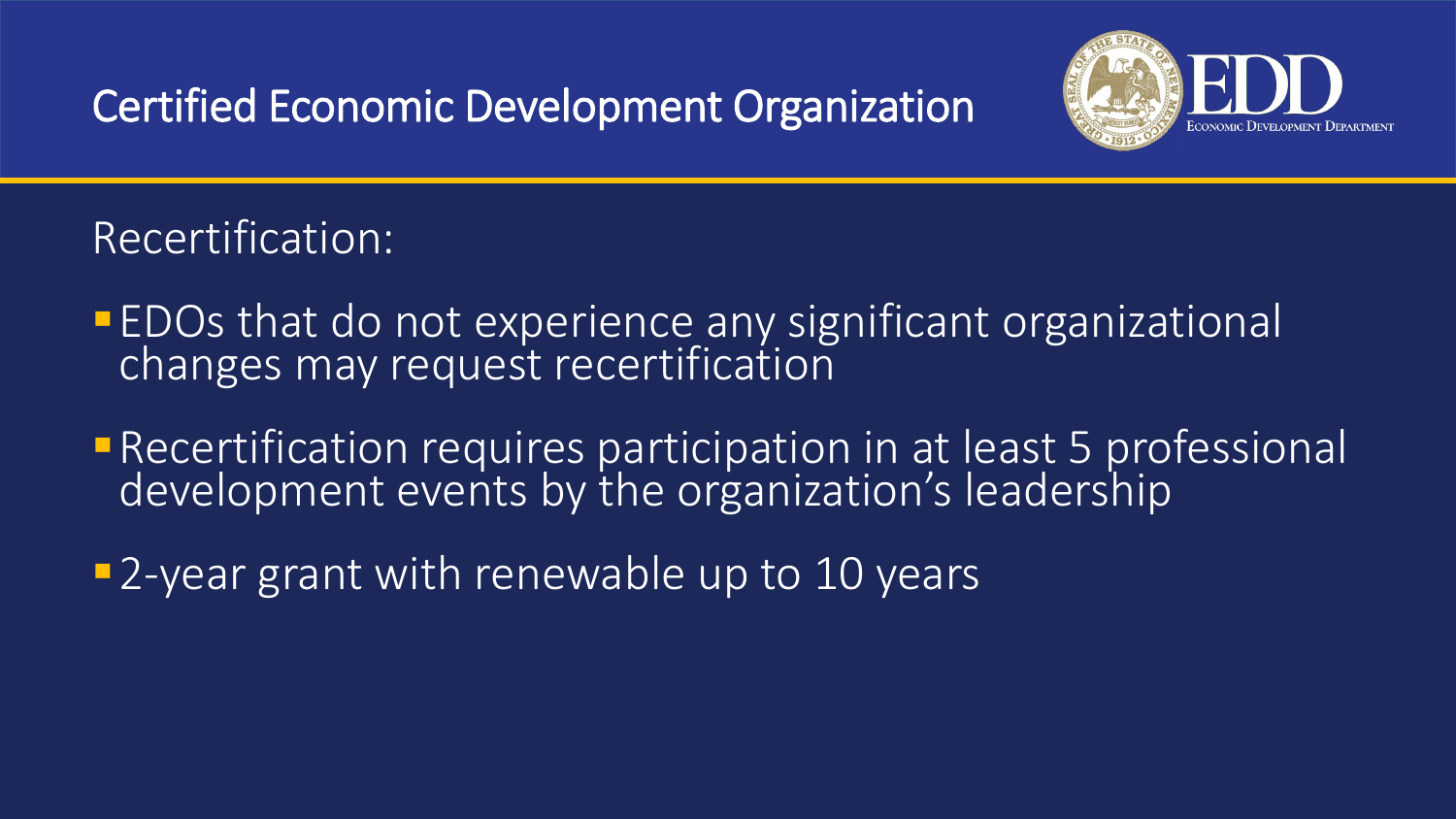

Key Dates:

**I** June 14, 2022: Informational Certified EDO applications open - <https://gonm.secure.force.com/nmms>

**July 6, 2022: Online applications due.** 

**Week of July 11<sup>th</sup>:** Qualified applicants will be contacted to schedule a site visit.